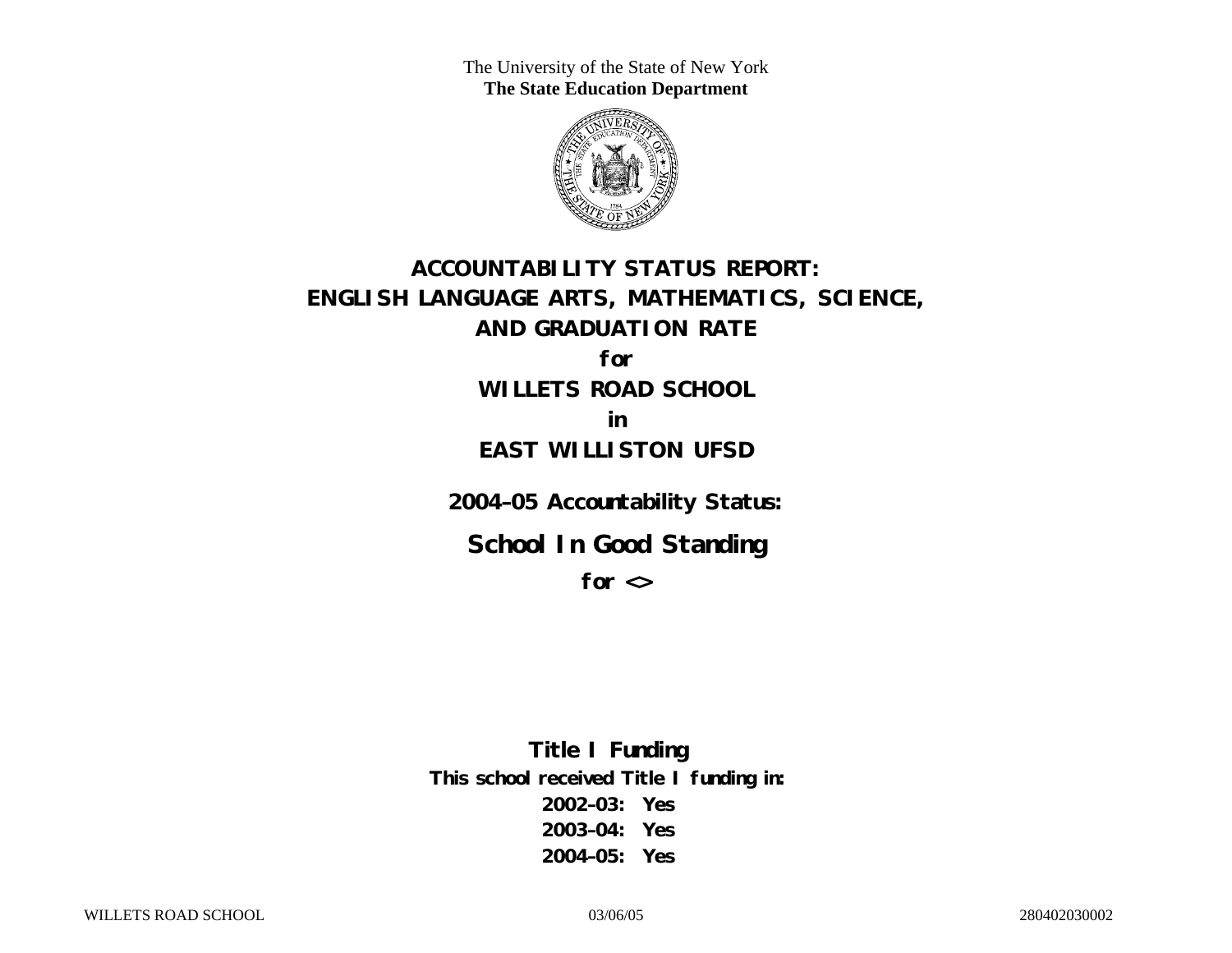## **School Accountability Status Categories**

The list below defines the school status categories under New York State's school accountability system, which is divided into a Federal Title I component and a State component. A school that does not receive Title I funding in a school year does not have a federal status in that year. Schools receiving Title I funds that are not in good standing must provide school choice for their students; those in need of improvement year 2 and beyond must also provide Supplemental Education Services to eligible students. Other consequences for schools not in good standing can be found at: **www.emsc.nysed.gov/deputy/nclb/accountability/siinfo.htm**. To be removed from any improvement status, a school must make Adequate Yearly Progress (AYP) in the grade and subject for which it was identified for two consecutive years, or in the case of a School Under Registration Review, achieve the performance targets established for the school by the Commissioner.

**School in Good Standing:** A school is considered to be in good standing if it has not been identified as a School in Need of Improvement, Requiring Corrective Action, Planning for Restructuring, or Requiring Academic Progress, or as a School Under Registration Review.

**School Requiring Academic Progress:** Under the State component of New York's accountability system, a school that does not make AYP in the same grade and subject for two consecutive years is considered a School Requiring Academic Progress (Year 1) for the following year. In each succeeding year that the school fails to make AYP, the year designation is incremented by one.

**School in Need of Improvement (Year 1):** A school that has not made AYP for two consecutive years in the same grade and subject while receiving Title I funds is considered a School in Need of Improvement (Year 1) for the following year.

**School in Need of Improvement (Year 2):** A School in Need of Improvement (Year 1) that does not make AYP in the grade and subject for which it was identified while receiving Title I funds is considered a School in Need of Improvement (Year 2) for the following year.

**School Requiring Corrective Action:** A School in Need of Improvement (Year 2) that does not make AYP in the grade

and subject for which it was identified while receiving Title I funds is considered a School Requiring Corrective Action for the following year.

**School Planning for Restructuring:** A School Requiring Corrective Action that does not make AYP in the grade and subject for which it was identified while receiving Title I funds is considered a School Planning for Restructuring for the following year.

**School Restructuring:** A School Planning for Restructuring that does not make AYP in the grade and subject for which it was identified while receiving Title I funds is considered a School Restructuring for the following year.

**School Under Registration Review (SURR):** Schools that are farthest from the State standard and that have been determined by the Commissioner to be most in need of improvement are Schools Under Registration Review. These schools must achieve performance targets specified by the Commissioner of Education in their area(s) of identification within a prescribed timeframe or risk having their registration revoked by the Board of Regents.